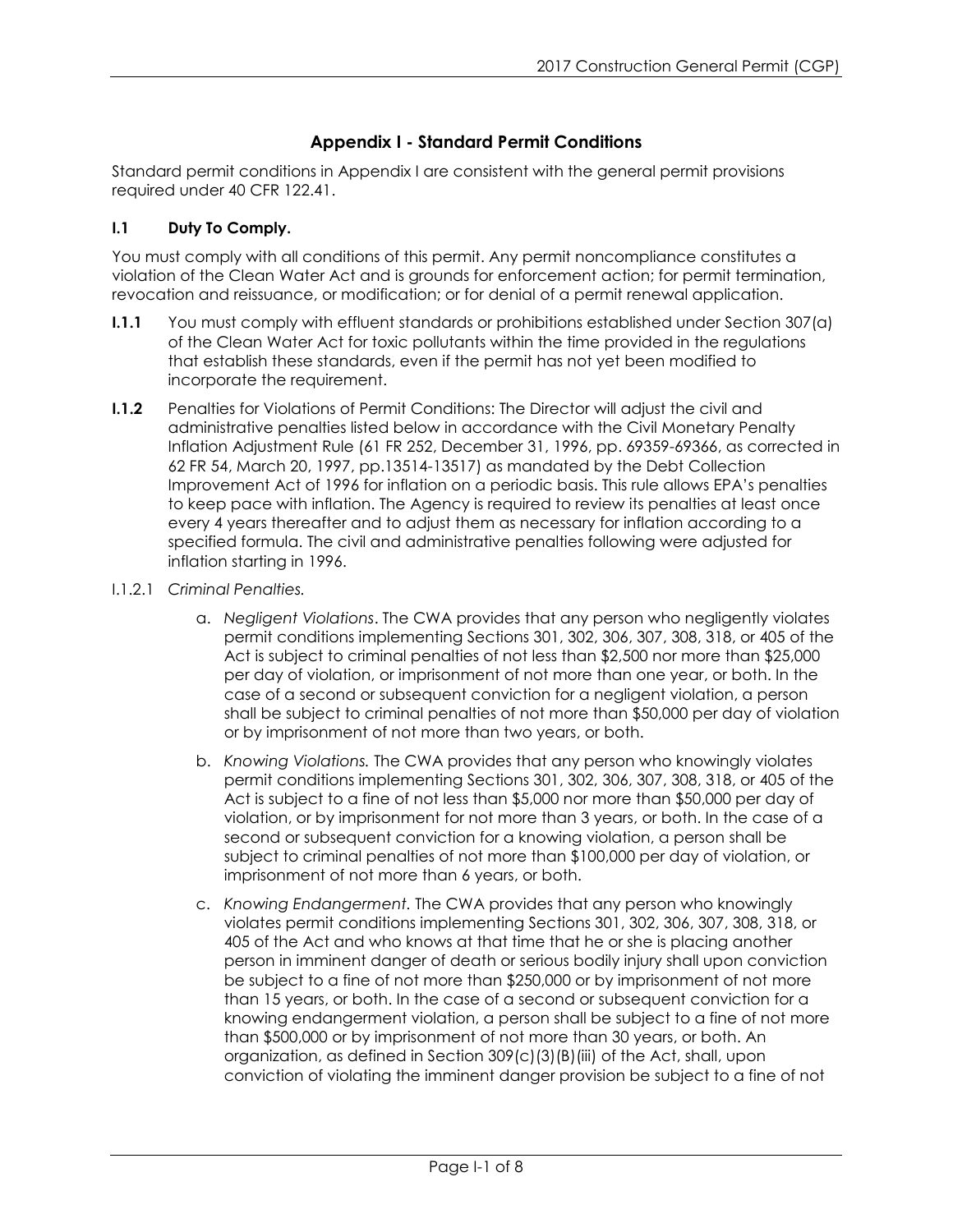more than \$1,000,000 and can fined up to \$2,000,000 for second or subsequent convictions.

- d. *False Statement.* The CWA provides that any person who falsifies, tampers with, or knowingly renders inaccurate any monitoring device or method required to be maintained under this permit shall, upon conviction, be punished by a fine of not more than \$10,000, or by imprisonment for not more than 2 years, or both. If a conviction of a person is for a violation committed after a first conviction of such person under this paragraph, punishment is a fine of not more than \$20,000 per day of violation, or by imprisonment of not more than 4 years, or both. The Act further provides that any person who knowingly makes any false statement, representation, or certification in any record or other document submitted or required to be maintained under this permit, including monitoring reports or reports of compliance or non-compliance shall, upon conviction, be punished by a fine of not more than \$10,000 per violation, or by imprisonment for not more than 6 months per violation, or by both.
- I.1.2.2 *Civil Penalties.* The CWA provides that any person who violates a permit condition implementing Sections 301, 302, 306, 307, 308, 318, or 405 of the Act is subject to a civil penalty not to exceed the maximum amount authorized by Section 309(d) of the Act, as adjusted pursuant to the Federal Civil Penalties Inflation Adjustment Act (28 U.S.C. § 2461 note) as amended (28 U.S.C. § 2461 note), and codified at 40 CFR § 19.4.
- I.1.2.3 *Administrative Penalties.* The CWA provides that any person who violates a permit condition implementing Sections 301, 302, 306, 307, 308, 318, or 405 of the Act is subject to an administrative penalty, as follows
	- a. *Class I Penalty.* Not to exceed the maximum amounts authorized by Section 309(g)(2)(A) of the Act, as adjusted pursuant to the Federal Civil Penalties Inflation Adjustment Act (28 U.S.C. § 2461 note), as amended (28 U.S.C. § 2461 note), and codified at 40 CFR § 19.4.
	- b. *Class II Penalty.* Not to exceed the maximum amounts authorized by Section 309(g)(2)(B) of the Act, as adjusted pursuant to the Federal Civil Penalties Inflation Adjustment Act (28 U.S.C. § 2461 note), as amended, (28 U.S.C. § 2461 note), and codified at 40 CFR § 19.4.

# **I.2 Duty to Reapply.**

If you wish to continue an activity regulated by this permit after the expiration date of this permit, you must apply for and obtain authorization as required by the new permit once EPA issues it.

# **I.3 Need to Halt or Reduce Activity Not a Defense.**

It shall not be a defense for you in an enforcement action that it would have been necessary to halt or reduce the permitted activity in order to maintain compliance with the conditions of this permit.

### **I.4 Duty to Mitigate.**

You must take all reasonable steps to minimize or prevent any discharge in violation of this permit which has a reasonable likelihood of adversely affecting human health or the environment.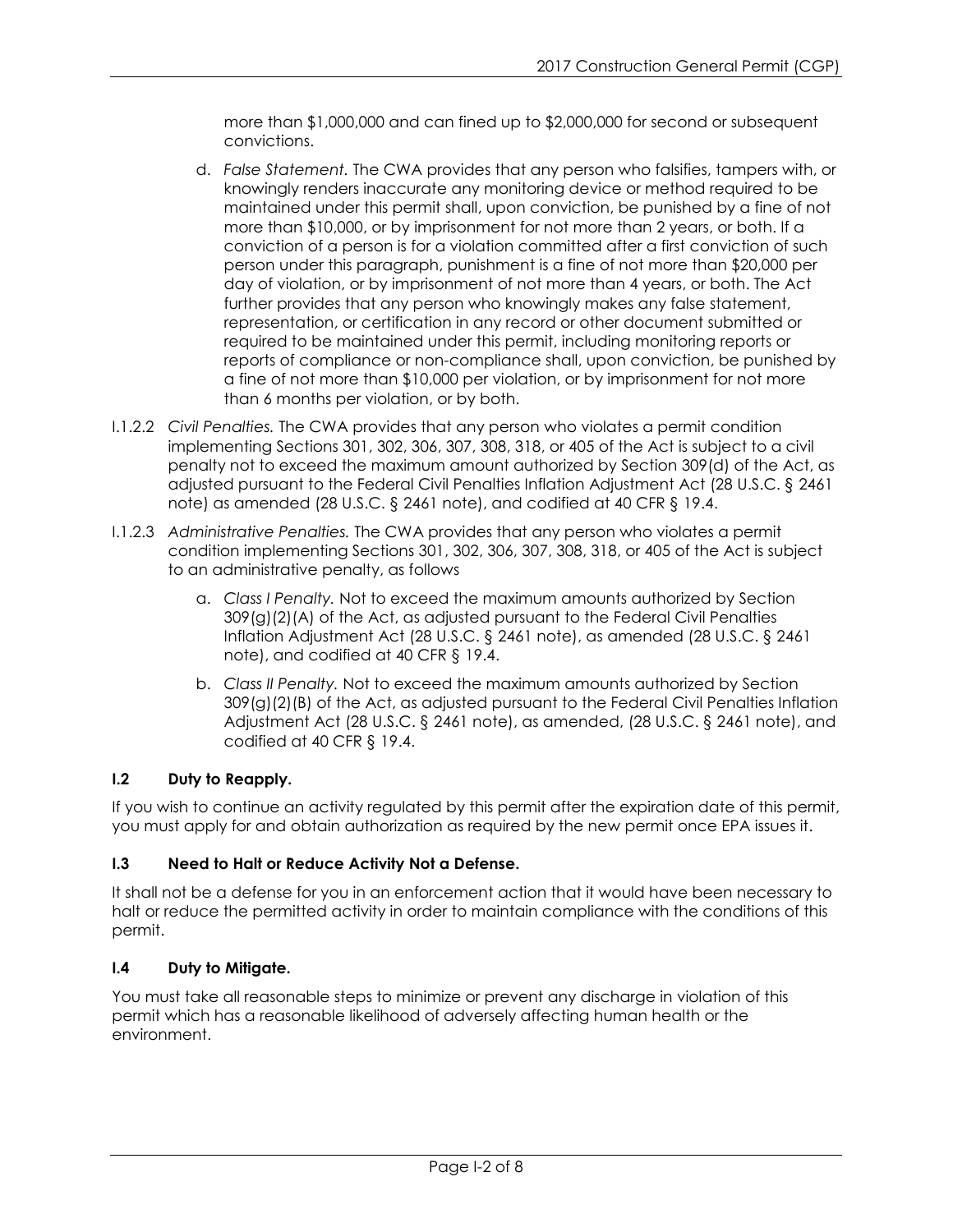## **I.5 Proper Operation and Maintenance.**

You must at all times properly operate and maintain all facilities and systems of treatment and control (and related appurtenances) that are installed or used by you to achieve compliance with the conditions of this permit. Proper operation and maintenance also includes adequate laboratory controls and appropriate quality assurance procedures. This provision requires the operation of backup or auxiliary facilities or similar systems which are installed by you only when the operation is necessary to achieve compliance with the conditions of this permit.

## **I.6 Permit Actions.**

This permit may be modified, revoked and reissued, or terminated for cause. Your filing of a request for a permit modification, revocation and reissuance, or termination, or a notification of planned changes or anticipated noncompliance does not stay any permit condition.

## **I.7 Property Rights.**

This permit does not convey any property rights of any sort, or any exclusive privileges.

## **I.8 Duty to Provide Information.**

You must furnish to EPA or an authorized representative (including an authorized contractor acting as a representative of EPA), within a reasonable time, any information that EPA may request to determine whether cause exists for modifying, revoking and reissuing, or terminating this permit or to determine compliance with this permit. You must also furnish to EPA or an authorized representative upon request, copies of records required to be kept by this permit.

### **I.9 Inspection and Entry.**

You must allow EPA or an authorized representative (including an authorized contractor acting as a representative of EPA), upon presentation of credentials and other documents as may be required by law, to:

- **I.9.1** Enter upon your premises where a regulated facility or activity is located or conducted, or where records must be kept under the conditions of this permit;
- **I.9.2** Have access to and copy, at reasonable times, any records that must be kept under the conditions of this permit;
- **I.9.3** Inspect at reasonable times any facilities, equipment (including monitoring and control equipment), practices, or operations regulated or required under this permit; and
- **I.9.4** Sample or monitor at reasonable times, for the purposes of assuring permit compliance or as otherwise authorized by the Clean Water Act, any substances or parameters at any location.

### **I.10 Monitoring and Records.**

- **I.10.1** Samples and measurements taken for the purpose of monitoring must be representative of the volume and nature of the monitored activity.
- **I.10.2** You must retain records of all monitoring information, including all calibration and maintenance records and all original strip chart recordings for continuous monitoring instrumentation, copies of all reports required by this permit, and records of all data used to complete the application for this permit, for a period of at least three years from the date the permit expires or the date the permittee's authorization is terminated. This period may be extended by request of EPA at any time.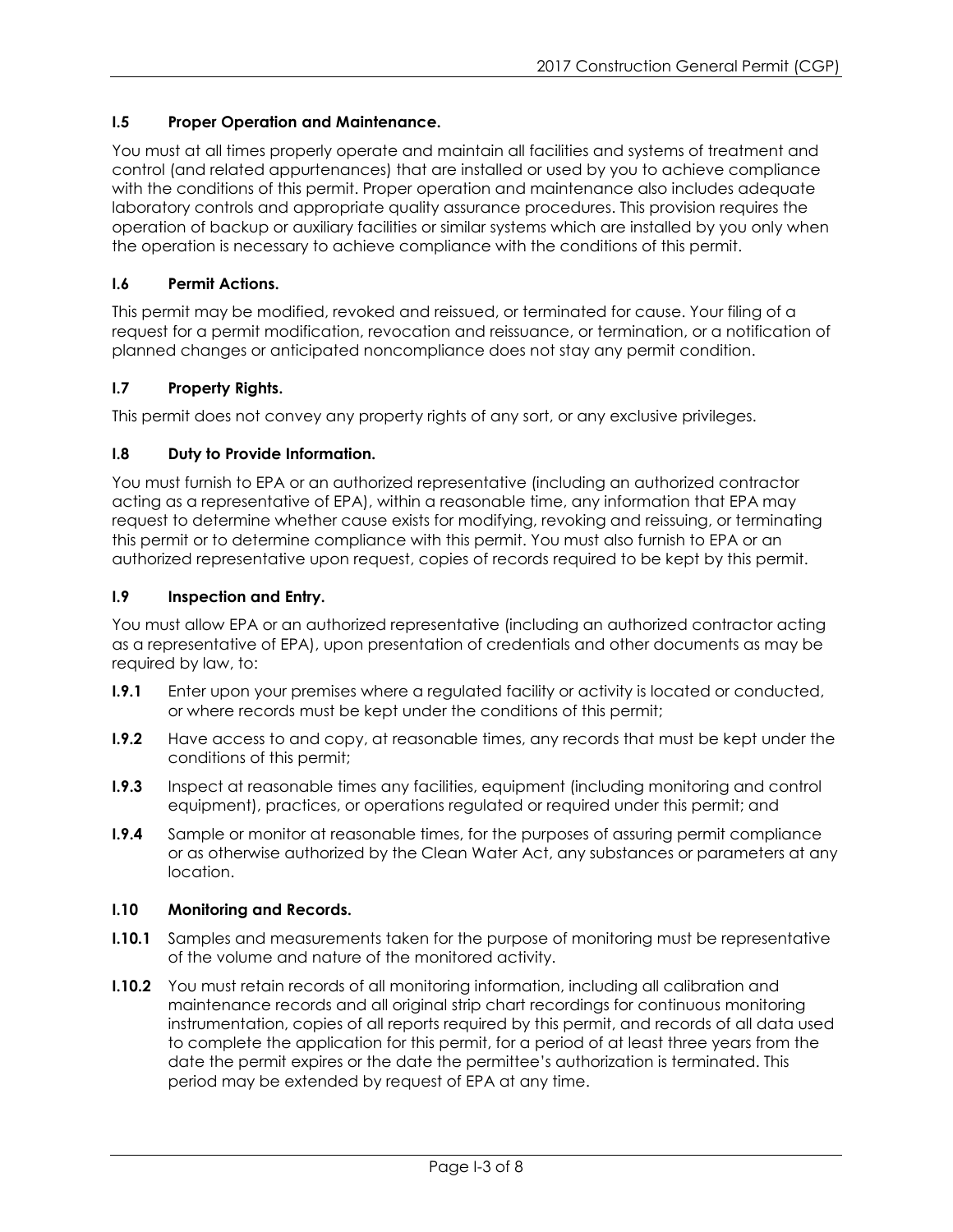- **I.10.3** Records of monitoring information must include:
- I.10.3.1 The date, exact place, and time of sampling or measurements;
- I.10.3.2 The individual(s) who performed the sampling or measurements;
- I.10.3.3 The date(s) analyses were performed
- I.10.3.4 The individual(s) who performed the analyses;
- I.10.3.5 The analytical techniques or methods used; and
- I.10.3.6 The results of such analyses.
- **I.10.4** Monitoring must be conducted according to test procedures approved under 40 CFR Part 136, unless other test procedures have been specified in the permit.
- **I.10.5** The Clean Water Act provides that any person who falsifies, tampers with, or knowingly renders inaccurate any monitoring device or method required to be maintained under this permit shall, upon conviction, be punished by a fine of not more than \$10,000, or by imprisonment for not more than 2 years, or both. If a conviction of a person is for a violation committed after a first conviction of such person under this paragraph, punishment is a fine of not more than \$20,000 per day of violation, or by imprisonment of not more than 4 years, or both.

### **I.11 Signatory Requirements.**

- **I.11.1** All applications, including NOIs, must be signed as follows:
- I.11.1.1 For a corporation: By a responsible corporate officer. For the purpose of this subsection, a responsible corporate officer means: (i) a president, secretary, treasurer, or vicepresident of the corporation in charge of a principal business function, or any other person who performs similar policy- or decision-making functions for the corporation, or (ii) the manager of one or more manufacturing, production, or operating facilities, provided, the manager is authorized to make management decisions which govern the operation of the regulated facility including having the explicit or implicit duty of making major capital investment recommendations, and initiating and directing other comprehensive measures to assure long term environmental compliance with environmental laws and regulations; the manager can ensure that the necessary systems are established or actions taken to gather complete and accurate information for permit application requirements; and where authority to sign documents has been assigned or delegated to the manager in accordance with corporate procedures.
- I.11.1.2 For a partnership or sole proprietorship: By a general partner or the proprietor, respectively; or
- I.11.1.3 For a municipality, state, federal, or other public agency: By either a principal executive officer or ranking elected official. For purposes of this subsection, a principal executive officer of a federal agency includes (i) the chief executive officer of the agency, or (ii) a senior executive officer having responsibility for the overall operations of a principal geographic unit of the agency (e.g., Regional Administrator of EPA).
- **I.11.2** Your SWPPP, including changes to your SWPPP, inspection reports, and any other compliance documentation required under this permit, must be signed by a person described in Appendix I, Subsection I.11.1 above or by a duly authorized representative of that person. A person is a duly authorized representative only if:
- I.11.2.1 The authorization is made in writing by a person described in Appendix I, Subsection I.11.1;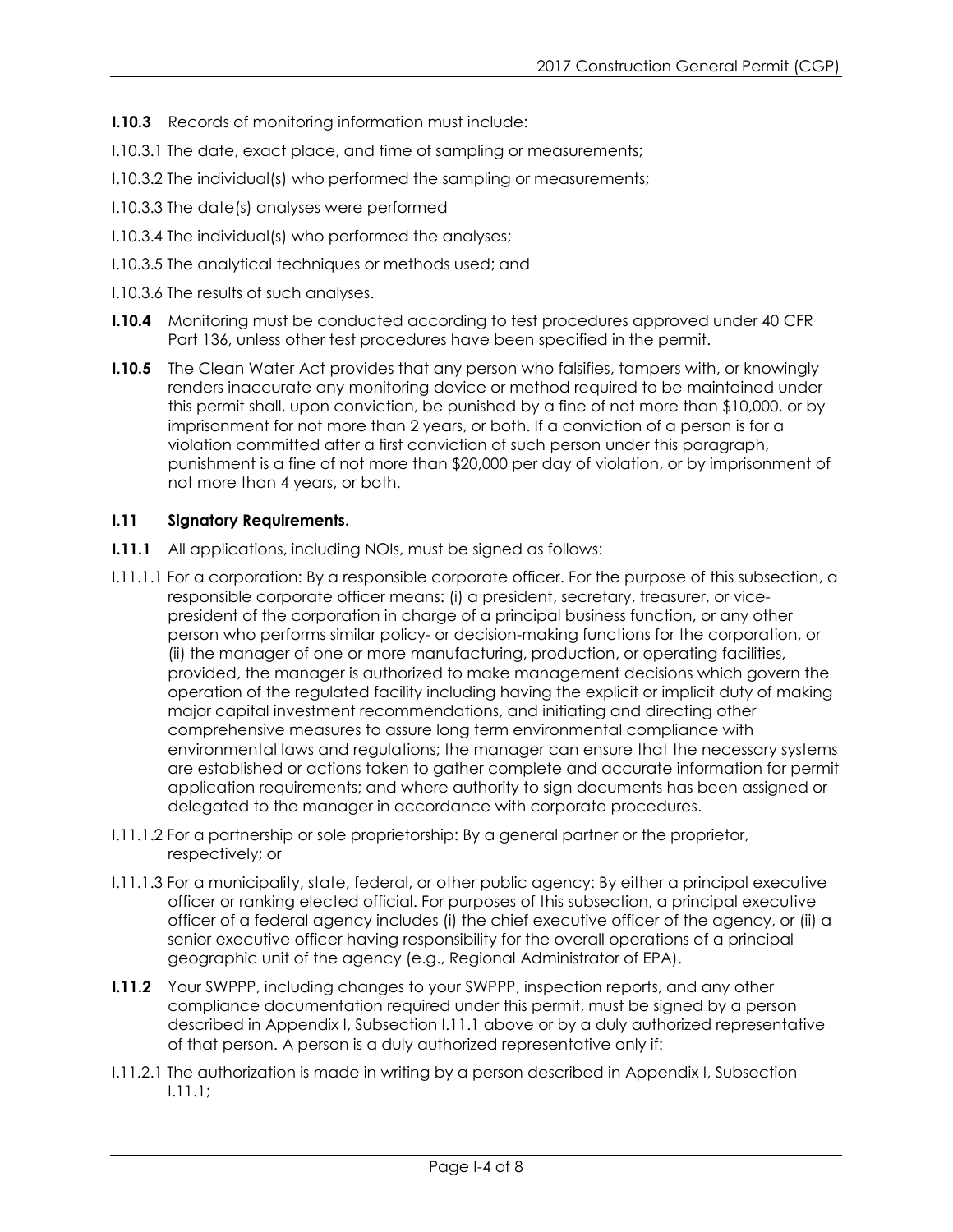- I.11.2.2 The authorization specifies either an individual or a position having responsibility for the overall operation of the regulated facility or activity such as the position of plant manager, operator of a well or a well field, superintendent, position of equivalent responsibility, or an individual or position having overall responsibility for environmental matters for the company. (A duly authorized representative may thus be either a named individual or any individual occupying a named position); and
- I.11.2.3 The signed and dated written authorization is included in the SWPPP. A copy must be submitted to EPA, if requested.
- **I.11.3** Changes to Authorization. If an authorization under this permit is no longer accurate because a different operator has responsibility for the overall operation of the construction site, a new NOI must be submitted to EPA. See Table 1 in Part 1.4.2 of the permit. However, if the only change that is occurring is a change in contact information or a change in the facility's address, the operator need only make a modification to the existing NOI submitted for authorization.
- **I.11.4** Any person signing documents in accordance with Appendix I, Subsections I.11.1 or I.11.2 above must include the following certification:

"I certify under penalty of law that this document and all attachments were prepared under my direction or supervision in accordance with a system designed to assure that qualified personnel properly gathered and evaluated the information contained therein. Based on my inquiry of the person or persons who manage the system, or those persons directly responsible for gathering the information, the information contained is, to the best of my knowledge and belief, true, accurate, and complete. I have no personal knowledge that the information submitted is other than true, accurate, and complete I am aware that there are significant penalties for submitting false information, including the possibility of fine and imprisonment for knowing violations."

- **I.11.5** For persons signing NOIs electronically, in addition to meeting other applicable requirements in Appendix I, Subsection I.11, such signatures must meet the same signature, authentication, and identity-proofing standards set forth at 40 CFR § 3.2000(b) for electronic reports (including robust second-factor authentication).
- **I.11.6** The CWA provides that any person who knowingly makes any false statement, representation, or certification in any record or other document submitted or required to be maintained under this permit, including monitoring reports or reports of compliance or non-compliance shall, upon conviction, be punished by a fine of not more than \$10,000 per violation, or by imprisonment for not more than 6 months per violation, or by both.

#### **I.12 Reporting Requirements.**

- **I.12.1** Planned changes. You must give notice to EPA as soon as possible of any planned physical alterations or additions to the permitted facility. Notice is required only when:
- I.12.1.1 The alteration or addition to a permitted facility may meet one of the criteria for determining whether a facility is a new source in 40 CFR 122.29(b); or
- I.12.1.2 The alteration or addition could significantly change the nature or increase the quantity of pollutants discharged. This notification applies to pollutants which are subject neither to effluent limitations in the permit, nor to notification requirements under 40 CFR 122.42(a)(1).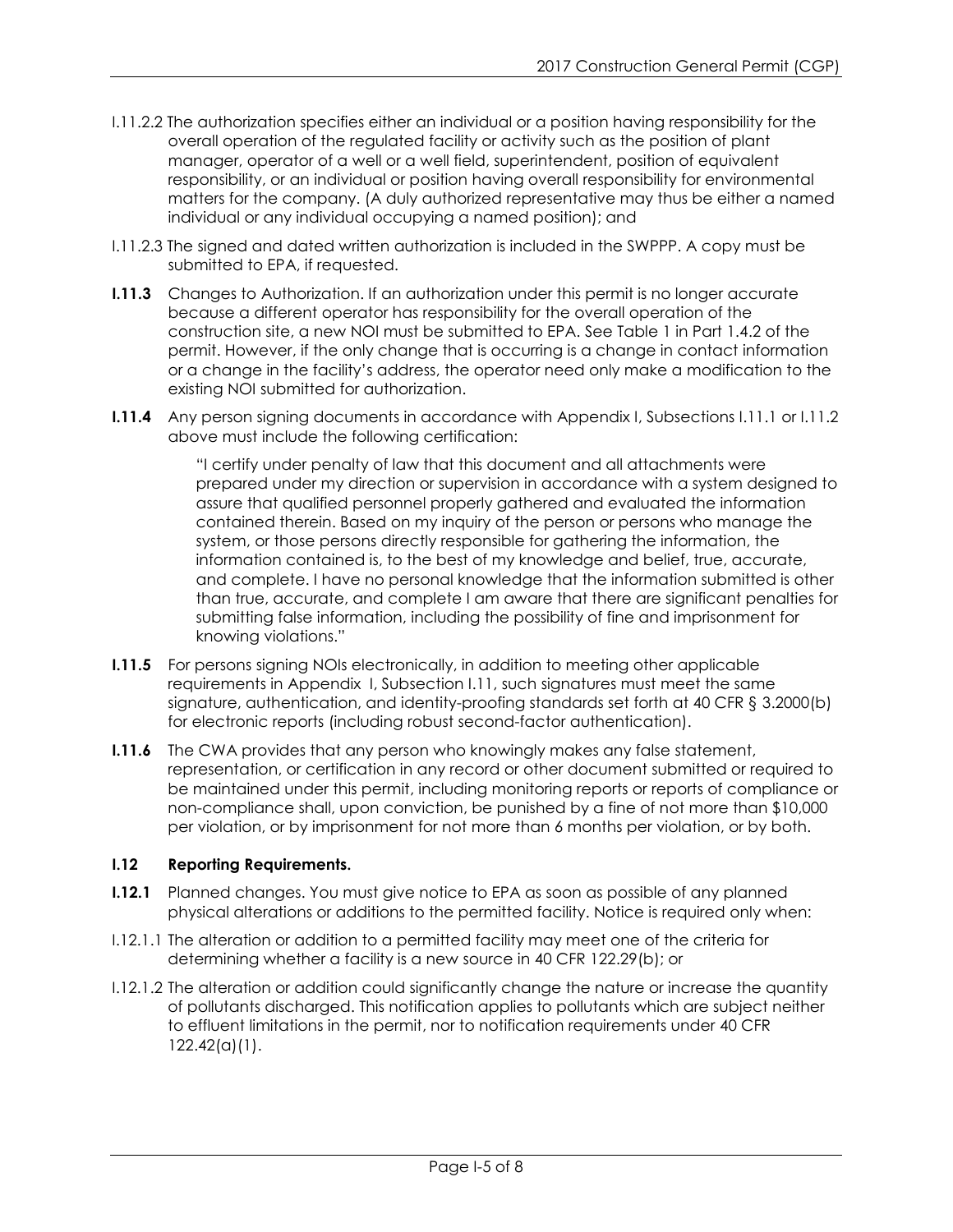- **I.12.2** Anticipated noncompliance. You must give advance notice to EPA of any planned changes in the permitted facility or activity which may result in noncompliance with permit requirements.
- **I.12.3** Transfers. This permit is not transferable to any person except after notice to EPA. Where a facility wants to change the name of the permittee, the original permittee (the first owner or operators) must submit a Notice of Termination pursuant to Part 8. The new owner or operator must submit a Notice of Intent in accordance with Part 1.7 and Table 1. See also requirements in Appendix I, Subsections I.11.1 and I.11.2.
- **I.12.4** Monitoring reports. Monitoring results must be reported at the intervals specified elsewhere in this permit.
- I.12.4.1 Monitoring results must be reported on a Discharge Monitoring Report (DMR) or forms provided or specified by EPA for reporting results of monitoring of sludge use or disposal practices.
- I.12.4.2 If you monitor any pollutant more frequently than required by the permit using test procedures approved under 40 CFR Part 136 or, in the case of sludge use or disposal, approved under 40 CFR 136 unless otherwise specified in 40 CFR Part 503, or as specified in the permit, the results of this monitoring must be included in the calculation and reporting of the data submitted in the DMR or sludge reporting form specified by EPA.
- **I.12.5** Compliance schedules. Reports of compliance or noncompliance with, or any progress reports on, interim and final requirements contained in any compliance schedule of this permit must be submitted no later than 14 days following each schedule date.
- **I.12.6** Twenty-four hour reporting. In addition to reports required elsewhere in this permit:
- I.12.6.1 You must report any noncompliance which may endanger health or the environment directly to the EPA Regional Office (see contacts at [https://www2.epa.gov/national](https://www2.epa.gov/national-pollutant-discharge-elimination-system-npdes/contact-us-stormwater#regional)[pollutant-discharge-elimination-system-npdes/contact-us-stormwater#regional\)](https://www2.epa.gov/national-pollutant-discharge-elimination-system-npdes/contact-us-stormwater#regional). Any information must be provided orally within 24 hours from the time you become aware of the circumstances. A written submission must also be provided within five days of the time you become aware of the circumstances. The written submission must contain a description of the noncompliance and its cause; the period of noncompliance, including exact dates and times, and if the noncompliance has not been corrected, the anticipated time it is expected to continue; and steps taken or planned to reduce, eliminate, and prevent reoccurrence of the noncompliance.
- I.12.6.2 The following shall be included as information which must be reported within 24 hours under this paragraph.
	- a. Any unanticipated bypass which exceeds any effluent limitation in the permit. (See 40 CFR 122.41(m)(3)(ii))
	- b. Any upset which exceeds any effluent limitation in the permit
	- c. Violation of a maximum daily discharge limit for any numeric effluent limitation. (See 40 CFR 122.44(g).)
- I.12.6.3 EPA may waive the written report on a case-by-case basis for reports under Appendix I, Subsection I.12.6.2 if the oral report has been received within 24 hours.
- **I.12.7** Other noncompliance. You must report all instances of noncompliance not reported under Appendix I, Subsections I.12.4, I.12.5, and I.12.6, at the time monitoring reports are submitted. The reports must contain the information listed in Appendix I, Subsection I.12.6.
- **I.12.8** Other information. Where you become aware that you failed to submit any relevant facts in a permit application, or submitted incorrect information in a permit application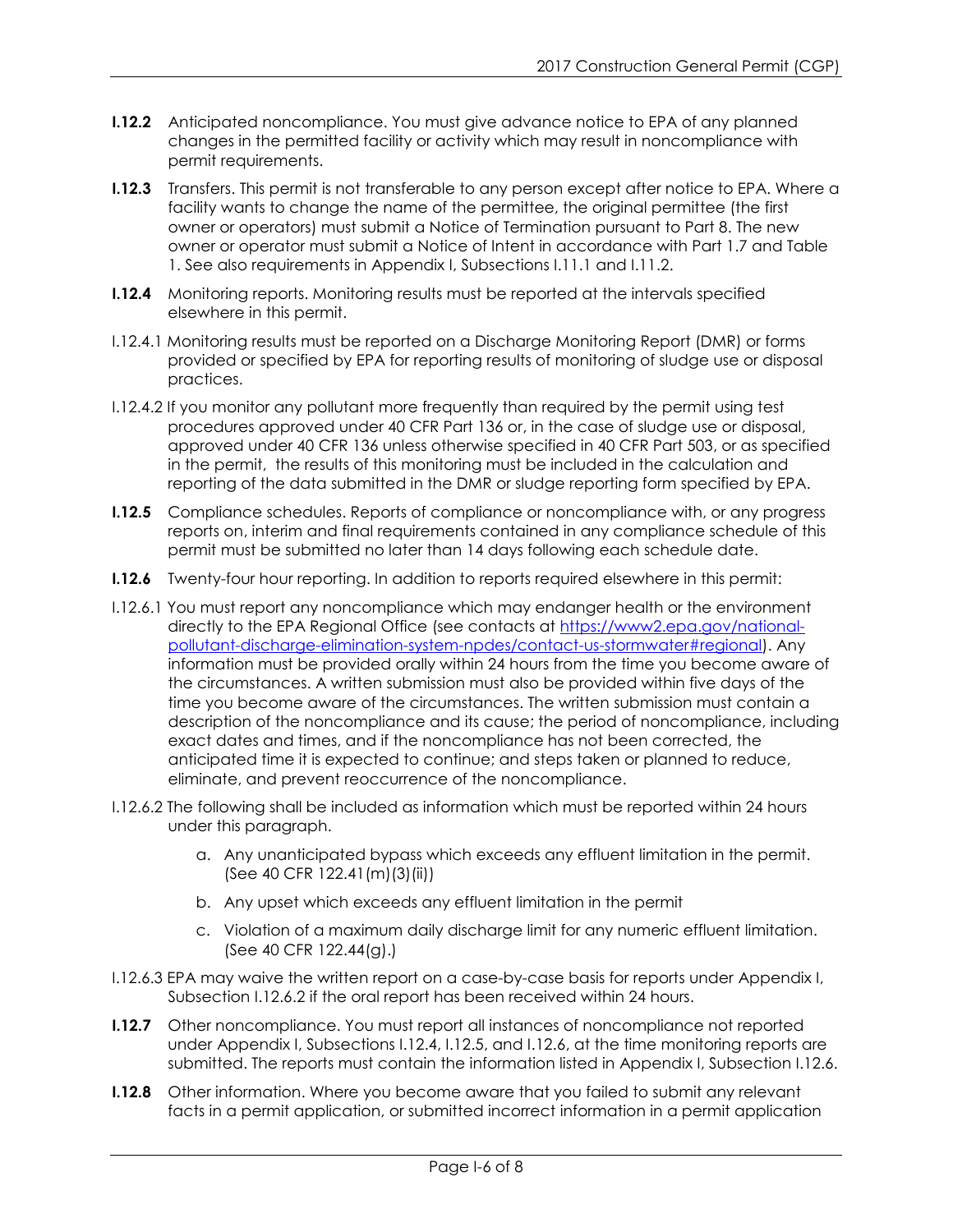or in any report to the Permitting Authority, you must promptly submit such facts or information.

#### **I.13 Bypass.**

- **I.13.1** Definitions.
- I.13.1.1 Bypass means the intentional diversion of waste streams from any portion of a treatment facility See 40 CFR 122.41(m)(1)(i).
- I.13.1.2 Severe property damage means substantial physical damage to property, damage to the treatment facilities which causes them to become inoperable, or substantial and permanent loss of natural resources which can reasonably be expected to occur in the absence of a bypass. Severe property damage does not mean economic loss caused by delays in production. See 40 CFR 122.41(m)(1)(ii).
- **I.13.2** Bypass not exceeding limitations. You may allow any bypass to occur which does not cause effluent limitations to be exceeded, but only if it also is for essential maintenance to assure efficient operation. These bypasses are not subject to the provisions of Appendix I, Subsections I.13.3 and I.13.4. See 40 CFR 122.41(m)(2).
- **I.13.3** Notice.
- I.13.3.1 Anticipated bypass. If you know in advance of the need for a bypass, you must submit prior notice, if possible at least ten days before the date of the bypass. See 40 CFR 122.41(m)(3)(i).
- I.13.3.2 Unanticipated bypass. You must submit notice of an unanticipated bypass as required in Appendix I, Subsection I.12.6 (24-hour notice). See 40 CFR 122.41(m)(3)(ii).
- **I.13.4** Prohibition of bypass. See 40 CFR 122.41(m)(4).
- I.13.4.1 Bypass is prohibited, and EPA may take enforcement action against you for bypass, unless:
	- a. Bypass was unavoidable to prevent loss of life, personal injury, or severe property damage;
	- b. There were no feasible alternatives to the bypass, such as the use of auxiliary treatment facilities, retention of untreated wastes, or maintenance during normal periods of equipment downtime. This condition is not satisfied if adequate backup equipment should have been installed in the exercise of reasonable engineering judgment to prevent a bypass which occurred during normal periods of equipment downtime or preventive maintenance; and
	- c. You submitted notices as required under Appendix I, Subsection I.13.3.
- I.13.4.2 EPA may approve an anticipated bypass, after considering its adverse effects, if EPA determines that it will meet the three conditions listed above in Appendix I, Subsection I.13.4.1.

### **I.14 Upset.**

**I.14.1** Definition. Upset means an exceptional incident in which there is unintentional and temporary noncompliance with technology based permit effluent limitations because of factors beyond your reasonable control. An upset does not include noncompliance to the extent caused by operational error, improperly designed treatment facilities, inadequate treatment facilities, lack of preventive maintenance, or careless or improper operation. See 40 CFR 122.41(n)(1).